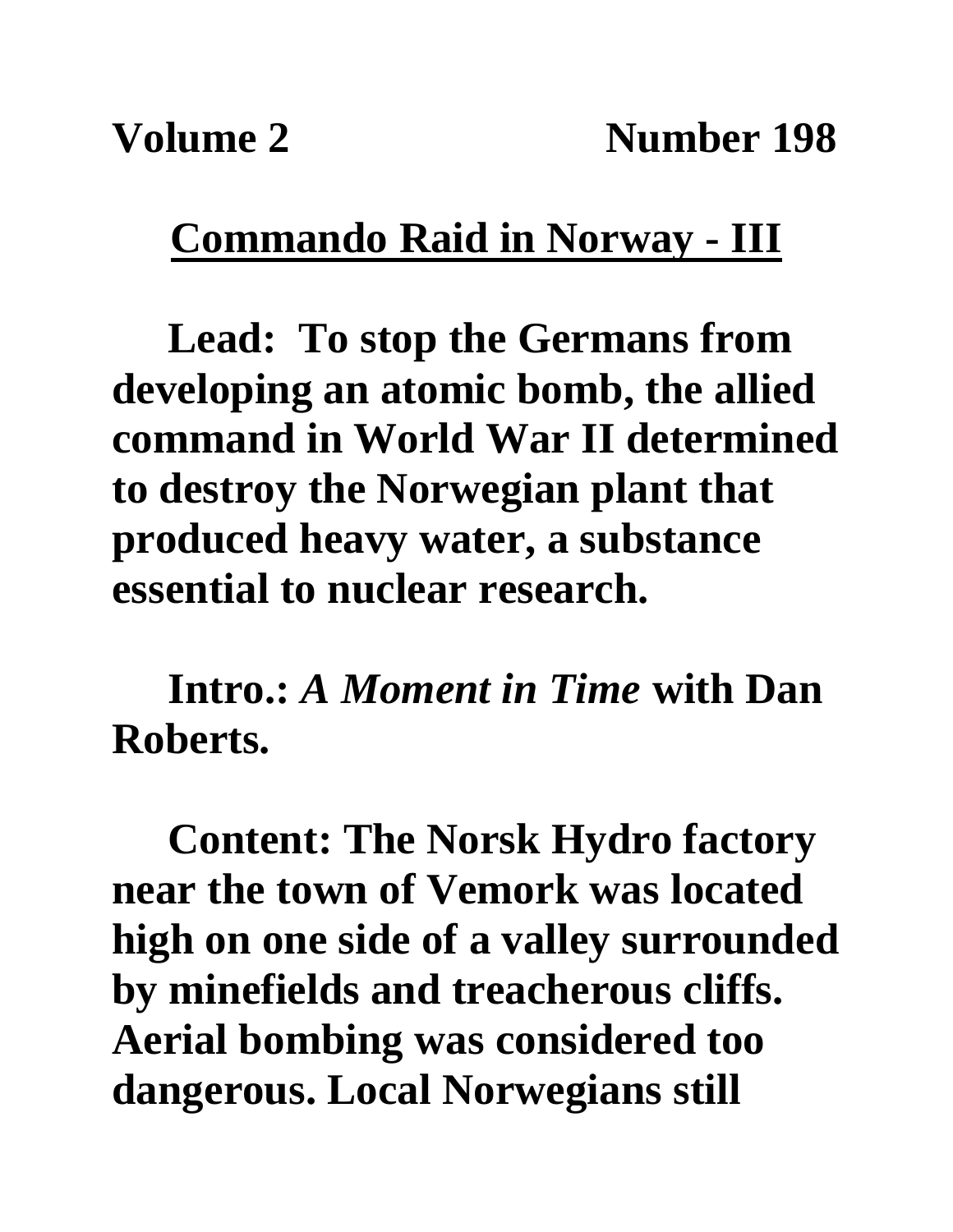## **worked there for the Germans who occupied the country in 1940.**

**The first attempt, a British commando raid, ended in disaster. In November, 1942, two gliders towed by Halifax bombers filled with explosives and soldiers got lost and crashed in the snow-covered mountains. The survivors were eventually captured, tortured by the Gestapo and shot. It was then decided that an advance team of Norwegians sent in to prepare the way for the first raid and which had not been captured, should become the core of a much smaller all-Norwegian attempt to blow up the plant, its invaluable electrolysis equipment, and the existing stocks of heavy water.**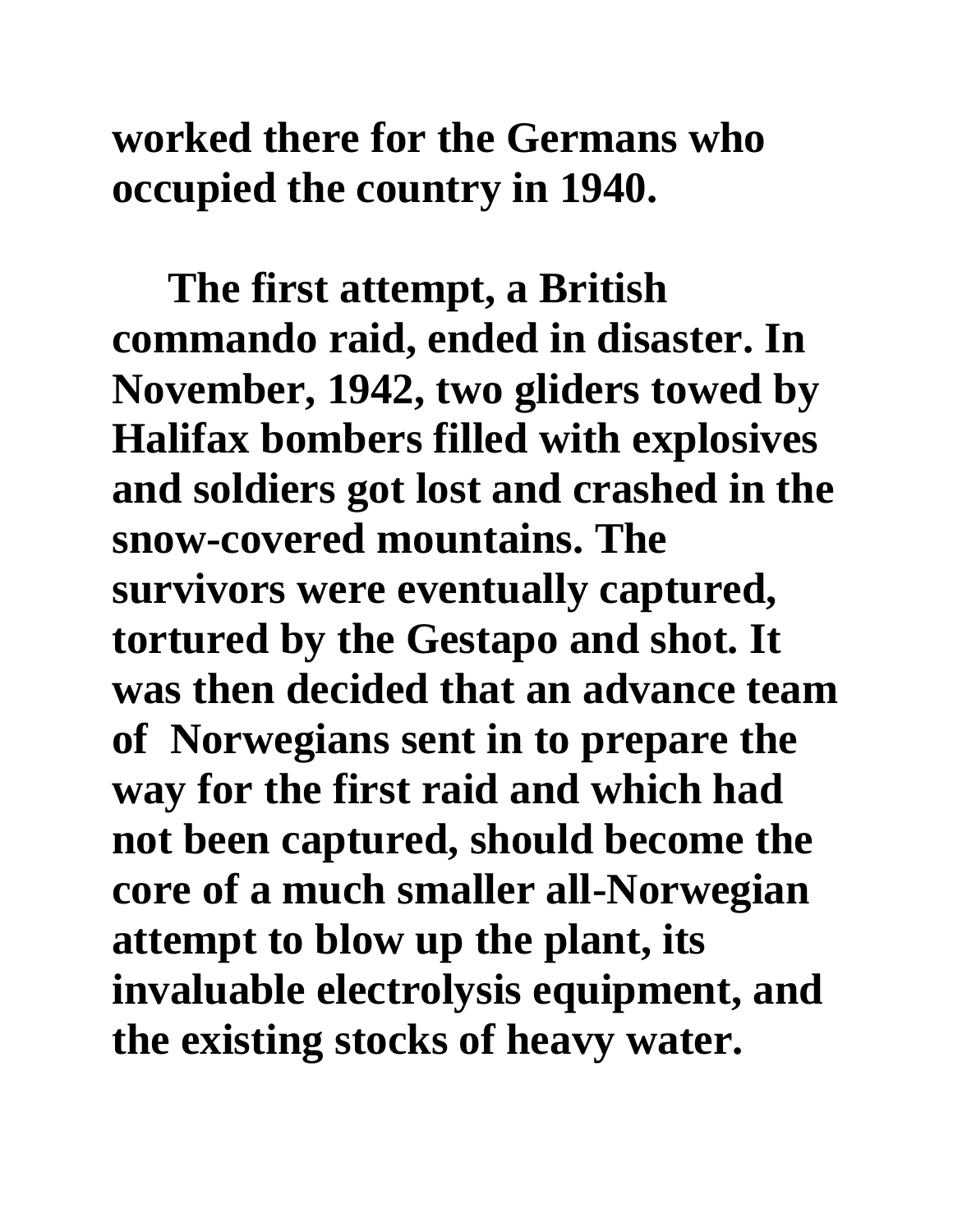**In late January, 1943, five Norwegians led Joachim Rönneberg parachuted into southern Norway. They hooked up with the advance party, which had only barely survived one of the bitterest Norwegians winters in memory, scaled the previously thought impassable slopes and attacked the plant from below. Taking the German guards completely by surprise they destroyed the equipment and all escaped with no loss of life on either side.**

**However, in August, 1943 word came from Norwegian underground agents employed in the factory, that the Germans, through repair efforts night and day, were once again producing heavy water at the plant. In**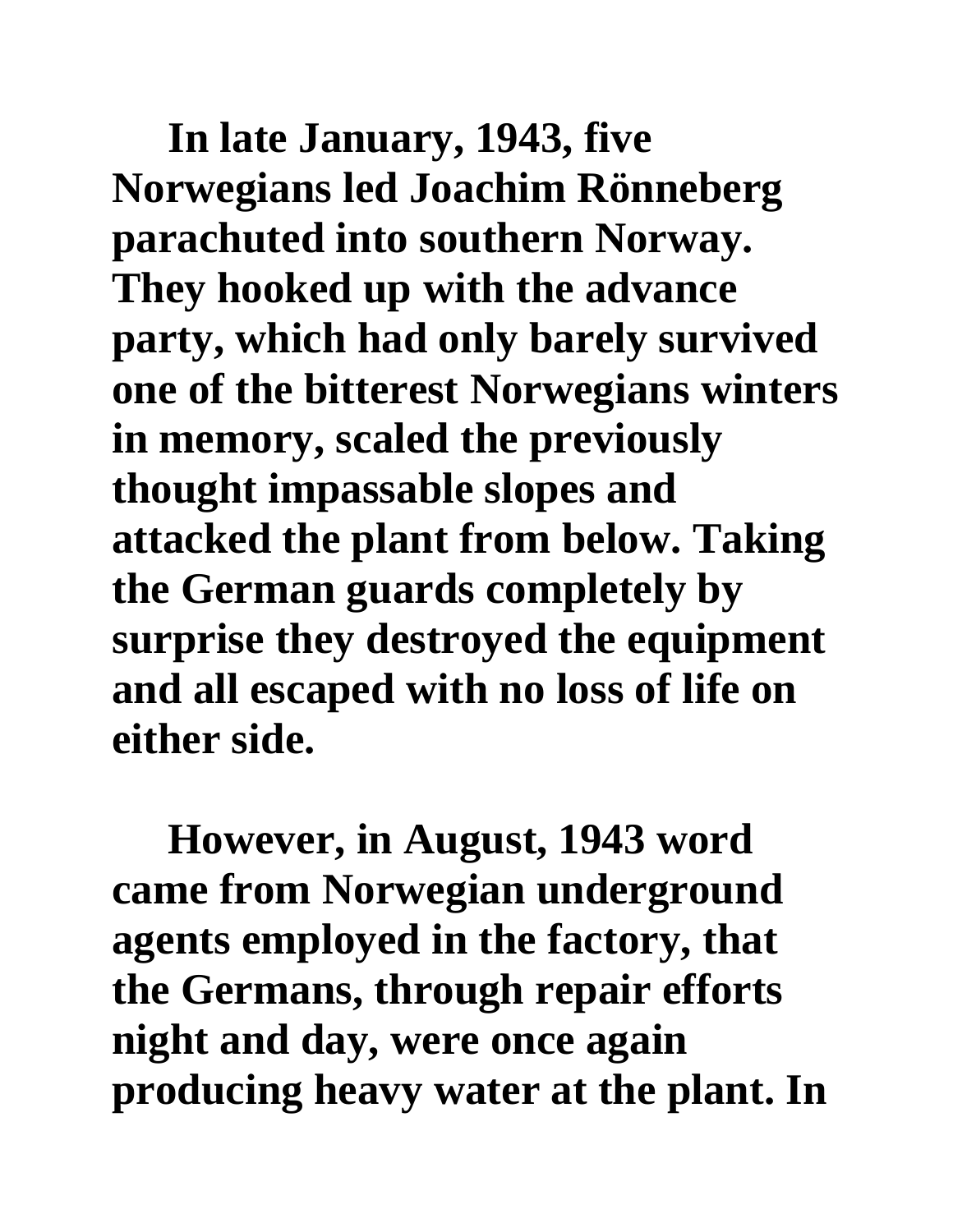**desperation, a huge raid involving nearly 500 Allied bombers attacked the plant and did considerable but not fatal damage, but the bombing raid convinced the Germans that they could not rely on the Norsk plant.**

**After the war German scientist Kurt Diebner testified that the elimination of Norwegian heavy water production was the main factor in the failure of the German atomic research. The sacrificial service of the raiders had paid off.**

**At the University of Richmond, this is Dan Roberts.**

**Copyright by Dan Roberts Enterprises, Inc.**